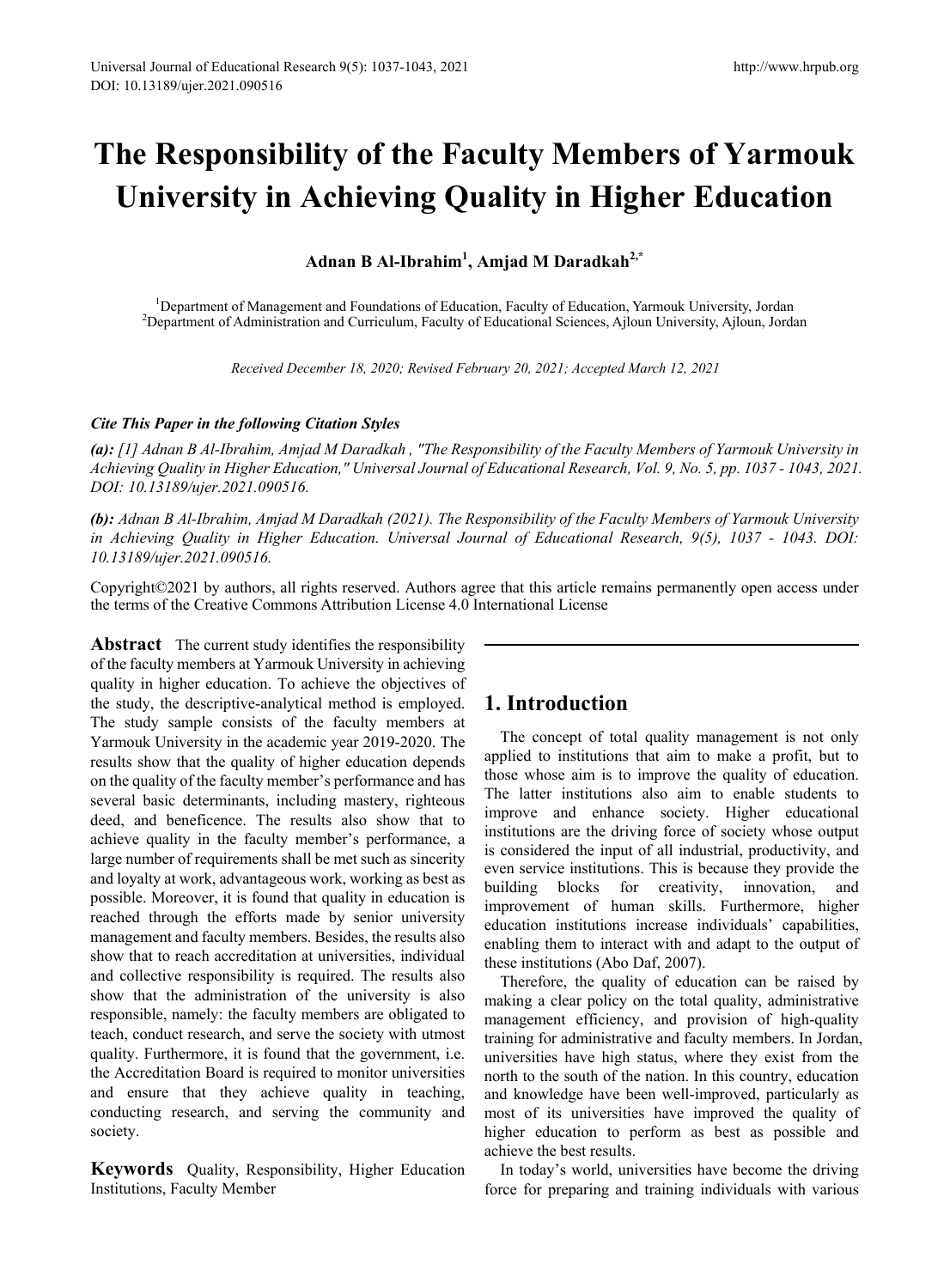specializations and fields in society. For this reason, universities bear the greatest responsibility for improving and raising all levels of society and yet striving to continuously make academic improvement which is per the demands and changes of society. This is done in an attempt to enable students to achieve the greatest possible benefits and to improve the performance of faculty members, which will be consequently beneficial for themselves and society (Abo Daf, 2007).

Quality is defined as "how good or bad something is done while quality in education is defined as the accumulator of features and characteristics of education service which fulfills students' demands" (Cambridge Dictionary). Thus, the concept of quality in education is related to all characteristics and features of the field of education. This quality is about some demands and expectations of students related to their education and training, so they can be improved based on students' perspectives. Furthermore, educational quality is defined as improving the quality of education and making it more suitable to the individual as well as societal needs and making it more effective to achieve its objectives (Ali et al., 2016). Moreover, this term can be defined as the quality of educational performance to achieve a goal consistent with the nature and aim of the teaching process.

In their study, Steinhardt et al. (2016) have mapped the development and content of research in the literature regarding the quality assurance of teaching and learning. To this end, they carried out a bibliometric analysis of 1610 papers from approximately 400 journals over 17 years from 1996 to 2013. The results of this study reveal that the quality assurance of teaching and learning becomes a specialty. Also, educational quality is defined as many quantitative and qualitative indicators and scales that determine the degree of diversity within the educational system, and this, in turn, will modernize and improve society (Amajd, 2021).

The quality of education is related to both the objectives and sources and it aims to improve the objectives, input, processes, procedures, ways, techniques, and methods in the teaching process. All of these elements positively influence the final product, i.e. the student. Thus, those involved in education, especially universities, are supposed to know the demanded specializations in markets, make a long-term plan for them, and predict the demands of the local market. Faizan et al. (2016) have carried out a study to investigate the impact of Malaysian public universities' service quality on international student satisfaction, institutional image, and loyalty. The results of this study show that academic aspects significantly influence students' satisfaction. In other words, students, who have positive perceptions of academic aspects at university, attain higher levels of satisfaction.

Moreover, Seyfried and Pohlenz (2018) investigate the determinants of effectiveness in quality assurance at higher education institutions. The results of this study indicate that support by higher education institutions' higher management and cooperation with other education institutions are relevant prerequisites for larger perceived levels of quality assurance effectiveness. Furthermore, this study shows that quality managers' role as promoters of quality assurance is significantly correlated with perceived effectiveness. Furthermore, Hu et al. (2019) examine the evaluation process and quality assurance system in the higher vocational institution. Their findings suggest that to improve the quality of teaching in higher vocational schools, total quality management shall be implemented.

### **1.1. Problem of the Study**

Higher education in Arab societies is still below the desired standard. Meanwhile, the Levant countries face major challenges in this respect. Despite the high attention paid to their universities in recent years, the results achieved by them are insignificant compared to the efforts being made. Therefore, it is crucial to improve the higher education system. Importantly, faculty members' performance at universities is not measured and corrected based on transparent, accurate, and objective standards. These standards guarantee the status that faculty members have at university. This is done through enhancing and improving their performance by being completely obligated to their duties preserving their pioneering role as they are the leaders of society. Society is also responsible for enabling them to improve and promote their performance. With that, the problem of the study lies in identifying the responsibility of the faculty members at Yarmouk University in achieving quality in higher education.

#### **1.2. Questions of the Study**

In light of the problem of the study, the following questions are articulated.

- 1. What is the responsibility of the faculty members at Yarmouk University in achieving quality higher education?
- 2. What are the methods and requirements of making the faculty members responsible for achieving quality higher education?
- 3. What are the challenges facing the faculty members in their attempt to apply the responsibility principle for achieving quality higher education?

#### **1.3. Objectives of the Study**

The following objectives are formatted to answer the questions of the study:

- 1. Identifying the responsibility of the faculty members at Yarmouk University in achieving quality higher education.
- 2. Identifying the methods and requirements of making the faculty members responsible for achieving quality higher education.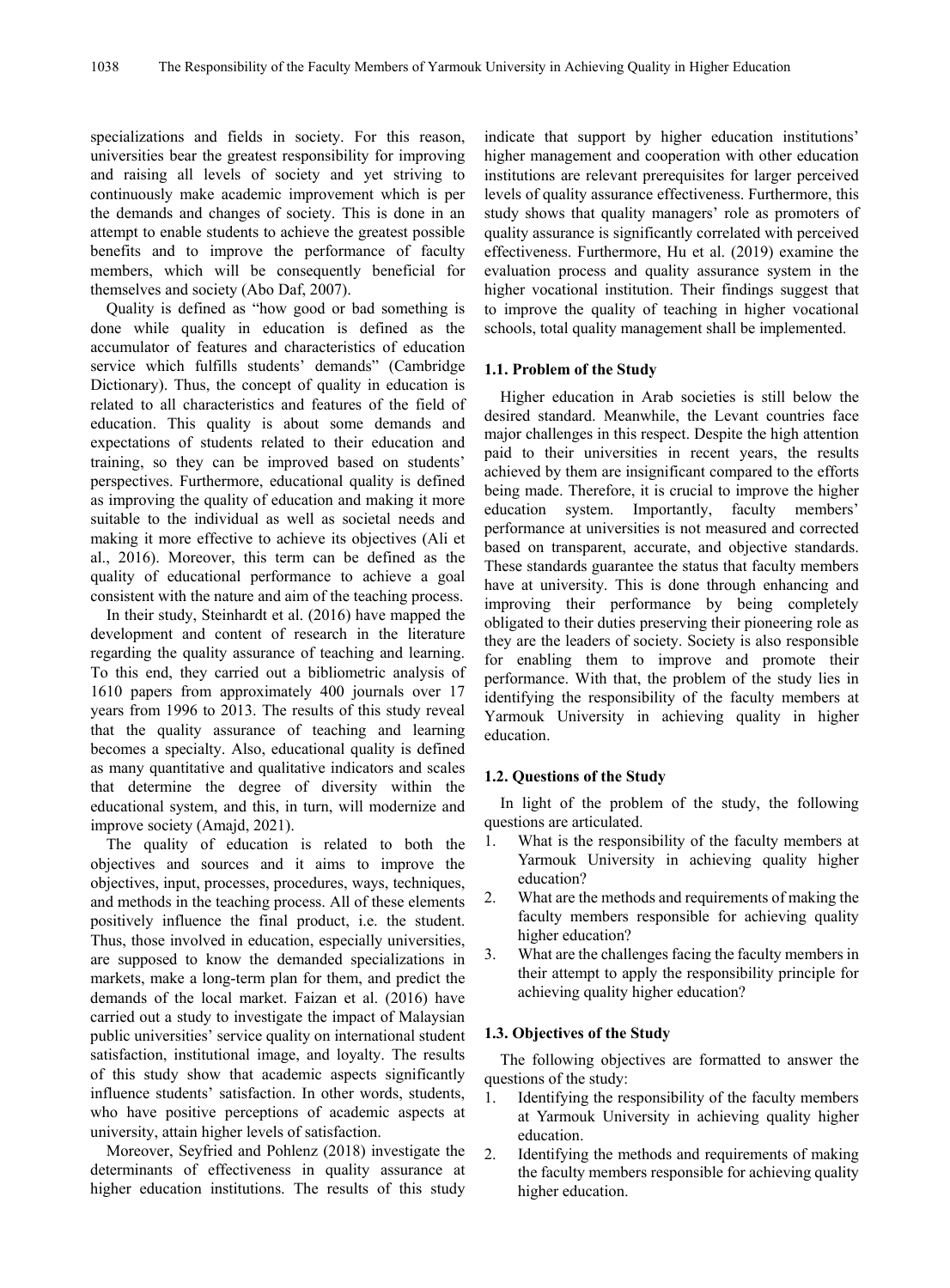3. Identifying the challenges facing the faculty members in their attempt to apply the responsibility principle for achieving quality higher education.

#### **1.4. Significance of the Study**

The significance of the study lies in identifying the responsibility of the faculty members at Yarmouk University in achieving quality higher education. Moreover, to the best of the researcher's knowledge, there is little Arab and world literature conducted in this area, where the library of the university as well as the Arab and foreign databases contains a very small number of similar studies. All of these show the significance of this study. Therefore, it is hoped that the present study can be beneficial for researchers to conduct similar studies based on the results and recommendations of this study.

#### **1.5. The Conceptual Definitions**

Quality: it is the efforts made by those involved in the field of education to improve and enhance the product of education. These efforts are to suit the beneficiary's desire, and capacities, and features of the educational product. Majid (2008) defines quality as a tool for performing appropriately and in accordance with a set of required educational criteria and features. Its aim is to raise the level of the educational product's quality by the fewest possible efforts and the most affordable costs. Moreover, the quality higher education will help achieve the objectives of the university, and this is done in accordance with the beneficiaries' satisfaction.

It is emphasized that quality is not about words, but it is rather about our behaviors. The most important part of this definition is that quality is to serve the beneficiaries----, i.e. students. Thus, quality has nothing to do with the number of scholarships and privileges, or the averages of scores of faculty members, or the number of books provided in the libraries. Rather, quality is about the attention paid to serve the individuals who are involved inside or outside the university (Ali et al., 2016).

Responsibility: it means asking individuals to accomplish the tasks they were asked to accomplish. In this case, one person is obligated to help the other and must accomplish a set of tasks. Otherwise, he or she will accept the resulting penalties (Abo Daf, 2007).

Higher education institutions: they are the universities, institutions, as well as the cultural and scientific colleges which adhere to the educational policy. This is done through providing university and higher education, and conducting studies, authoring books, carrying out translations, publication, and serving the society (Abo Daf, 2007).

#### **1.6. The Limits of the Study**

This study is limited to identifying the responsibility of

faculty members at Yarmouk University in achieving quality in higher education for the academic year 2019-2020. It is also limited to the faculty members working at Yarmouk University.

# **2. Methodology**

Due to the nature of this study, the descriptive-analytical method is employed as it is suitable for the nature of the study. To carry out this study and answer its questions, the four aspects are examined by using the descriptive-analytical method, namely: the quality of higher education, the responsibility of faculty members in achieving quality in higher education at Yarmouk University, the methods and requirements of achieving quality in higher education from the viewpoint of the faculty members, and the challenges faced by the faculty members in applying the responsibility principle to achieve quality.

## **3. Discussion**

Based on the methodology adopted in this study, the discussion is articulated as follows:

#### **3.1. The Quality of Higher Education**

The quality in higher education can be defined as the features and characteristics which prepare the graduated individuals to fulfill the requirements of the market, the society, and all other institutions inside and outside the country. These institutions can raise the country's esteem. To achieve this quality, all individuals, systems, policies, and infrastructures shall facilitate a convenient circumstance, which in turn, help prepare the student. In this respect, the quality criteria required in higher education will be discussed. Fathieh (2007) emphasizes that the quality of higher education is a philosophy that universities must adopt to improve continuously. Therefore, the attention must be focused on students, beneficiaries, and the whole society.

Furthermore, the study conducted by Al-Harbi (2009) indicates that quality is a method that can be employed in different areas, including the area of education. Moreover, quality is naturally related to a large number of principles and basics, some of which are as follows: striving to fulfill the employee's satisfaction and continuously improve and encourage the employees. Achieving quality in education will benefit the student, the teacher, and the whole society. Quality is associated with 'perfection' and 'high value.' In other words, quality in higher education is a basic principle for educational institutions to achieve success, to improve education, and to help students in higher education reach their appropriate status and achieve their goals and success (Al-Andigani et al., 2007).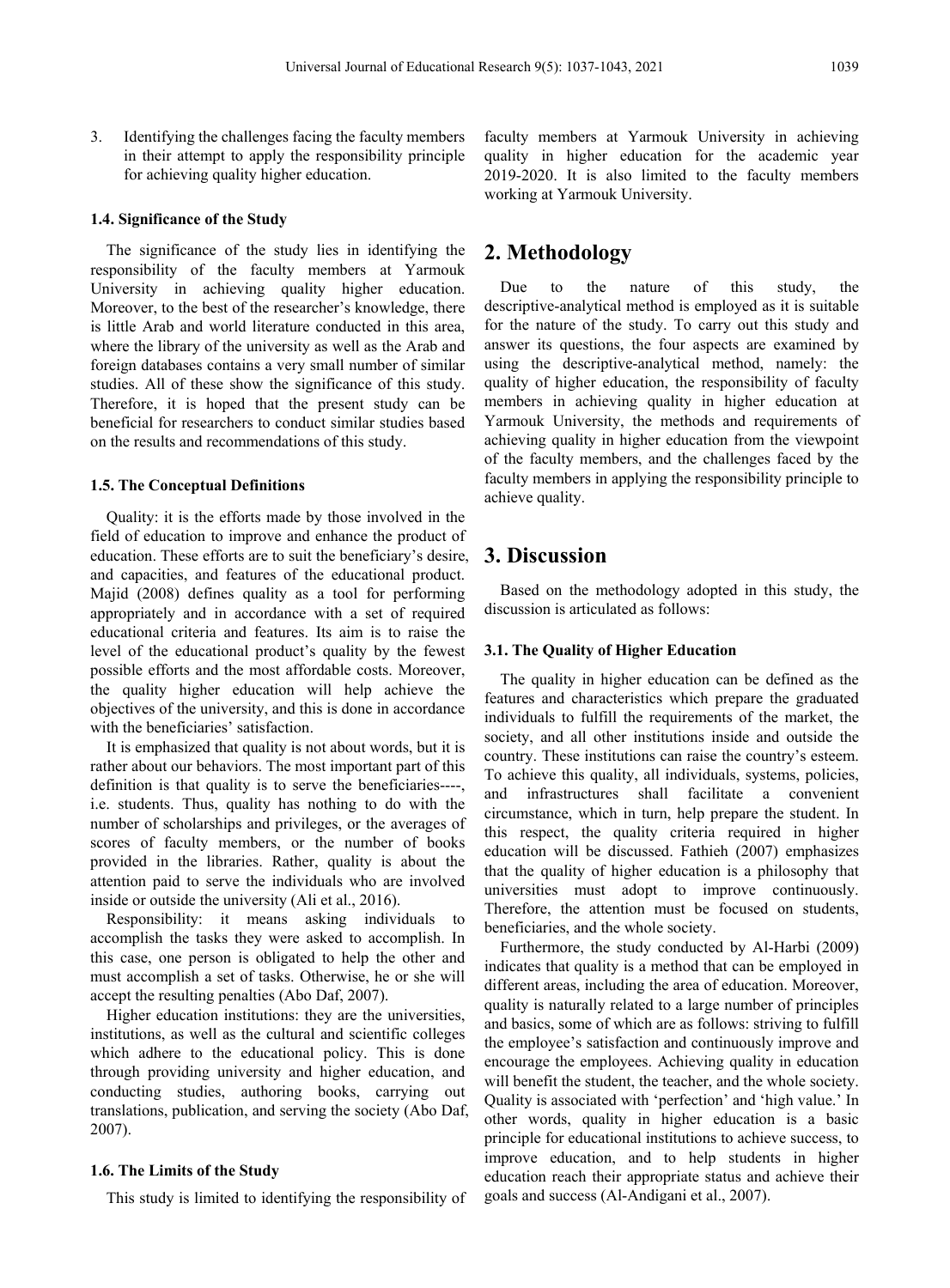## **3.2 The Responsibility of Faculty Members in Achieving Quality in Higher Education at Yarmouk University**

To achieve quality, some requirements need to be fulfilled, one of which is that faculty members themselves must be qualified as they are an active element in achieving quality. Other requirements in achieving quality in education are mastery, beneficence, and goodness. Furthermore, to achieve quality in higher education, some criteria must be met such as learning a specialization requires all subjects to be covered in the curriculum. These subjects must necessarily be suitable for our everyday lives and the demands of the market. Moreover, this curriculum must develop students' analytical ability and help them to improve their thinking abilities, research and social skills, and various scientific and applied activities that improve students' personalities. There is also a necessity to prepare students for experiencing globalization through learning at least one foreign language. Also, another criterion is to choose the faculty members carefully and based on specific conditions and criteria, some of which are: the moral and scientific levels, patriotism, accepting feedback and constructive criticism, creating a sense of innovativeness, developing students' skills, and encouraging and supporting them, being obligated to the curriculum, and developing the spirit of research and thinking among students. This must be away from dictating, memorizing, and non-usage of the rational mind. Also, among these criteria are setting out transparent, clear goals for education in all educational institutions, and making the required plans for achieving these goals, along with providing the facilities required in education, so it can be provided for most individuals. Also, providing the facilities which add to the beauty of educational institutions is one criterion. By doing so, students, as well as faculty and administrative members, will enjoy mental comfort, and each member will be encouraged to accomplish his/her tasks as best as possible (Abo Daf, 2007).

Therefore, quality in higher education can be achieved if faculty members adopt the responsibility principle. As far as the researcher of the present study is concerned with having a sense of responsibility, faculty members' behaviors can be a model for administrative organizations in general and higher education institutions in particular. Having a sense of responsibility means that the faculty member is responsible for accomplishing the work he or she is assigned and considers God to be monitoring them. In other words, the faculty member is required to monitor himself to know his precise responsibilities. There are several requirements that the faculty member must meet to achieve quality in teaching higher education programs. These requirements are sincerity in the workplace, advantageous work, accomplishing the work as best as possible, and loyalty at work (Al-Andigani et al., 2007).

Therefore, it can be concluded that quality in higher

education is related to the performance of the faculty members and there are some basic factors in this regard, including mastery, righteous deed, and beneficence. For the faculty member to perform with high quality, a large number of requirements must be met, including sincerity in the workplace, advantageous work, accomplishing the work as best as possible, and being loyal at work. Furthermore, controlling quality means that the faculty member is to be monitored, so he or she is obligated to achieving quality. This is done by being responsible (Al-Andigani et al., 2007).

Al-Khatib (2005) emphasizes that through the operations of controlling quality, management, production, and development can remain with high quality. These operations are followed through reliable plans. Meanwhile, the administration will lead such operations and any institution and all of its members will be responsible for achieving quality and making continuous improvement. Moreover, not making mistakes and being accurate will be considered in performance, such beneficiaries make a profit. The researcher of the present study believes that Al-Khatib's viewpoint is applied at Yarmouk University. This is done through monitoring as well as reprimanding all aspects of the faculty member's performance.

## **3.3. The Methods and Requirements of Achieving Quality in Higher Education from the Viewpoint of the Faculty Members**

To make the faculty member responsible, he must monitor and control himself. Furthermore, he must be monitored by others which is a condition referred to as evaluation of the faculty member's performance. The faculty member must also be reprimanded by others. Reprimanding, controlling, and monitoring the faculty member's performance and identifying and improving his weaknesses are necessary. Furthermore, his strengths in all areas should be reinforced. These factors are determinant in achieving quality. Sense of responsibility must be present in two areas:

First of all, the faculty member must be obligated to monitor himself and feel that God is aware of everything. Thus, the basis for responsibility is the understanding that God observes the behaviors of human beings and will question him for these behaviors. Furthermore, the faculty member should well observe himself as his performance affects his teaching and research experiences, and will also affect his university and society. Such a person feels that he is being observed by God and on this basis, he will worship him (Al-Andigani et al., 2007).

Second, the faculty member should also be monitored by others. In other words, others have a responsibility towards the faculty member and the university. Since human nature is not infallible and it is likely to get deviated, it is apparent that responsibility is necessary. Thus, monitoring and correcting such deviation is the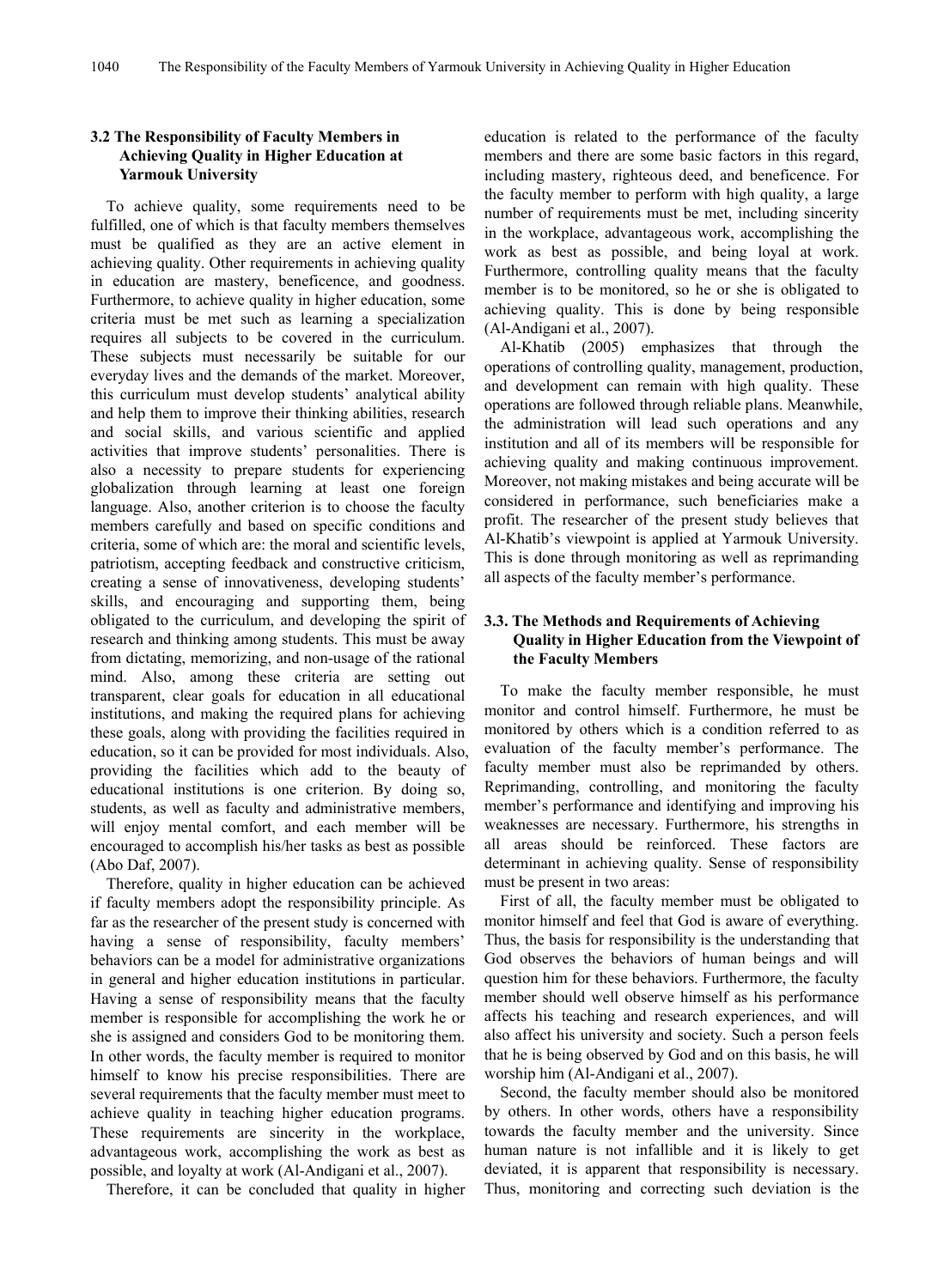responsibility of those in charge of the faculty members' performance. The present study believes that to possess mastery and quality at work, monitoring and questioning as well as correcting the performance are all required. This is called quality control operation which is performed through controlling the quality of performance and having continuity in improving the quality of the faculty member's performance. Moreover, quality control involves identifying the positive and negative points done based on the responsibility principle. Among the methods employed to enable faculty members to achieve quality in higher education is accreditation which is an academic status that is accorded to educational institutions if they meet several criteria related to quality in education. Majid and Al-Ziadat (2008) defined accreditation as a scientific and institutional activity that aims at upgrading and promoting the level of educational institutions as well as academic programs. Moreover, accreditation is an influential and effective means for assuring the quality of education and its output and improvement.

A study carried out by Tamiyyeh and Al-Badri (2004) emphasizes that the primary and ultimate goal of adopting accreditation or academic recognition is to enable faculties to accomplish their duties (i.e. achieving quality) as best as possible. These duties can be summarized as follows: promoting and maintaining the quality of higher education, making all of the organizations' parties in the institutions liable and responsible, determining levels and criteria for assessing all aspects of the institution, determining the levels which meet the criteria for accreditation and academic recognition, and consolidating society's confidence in accredited institutions.

From what is previously presented, it can be obvious that there is a significant relationship between quality and accreditation. Also, Andibeigani and Niazi (2007) insist that there is a relationship between quality and accreditation, and to control quality, it must be proved that educational institutions can meet the quality standards in all of their administrative and educational sections. It can be concluded that to adopt accreditation, which is demanded by higher education institutions, it is necessary to possess mastery and quality at work and to gain continuous promotion, so the highest levels at universities can be reached. Moreover, the quality control operation means adopting the responsibility principle, leading to gaining accreditation for the university.

Accreditation is an academic status provided for the education institution in case it meets the quality criteria. Thus, it can be said that accreditation means overtly taking the responsibility to assure mastery and quality in performance. In this regard, Majid and Al-Ziadat (2008) show that most western countries consider accreditation to be a means to maintain quality. For this reason, these countries created boards, some of which were named 'the Accreditation Board' while others were named, 'the Assessment Board. The present study tries to emphasize

that accreditation is the same as quality control and maintenance, which in turn, can be achieved once the administration, as well as the faculty members, accept the responsibility. In other words, accreditation and quality can be achieved only based on responsibility and through continuous training and questioning.

The researcher of this study believes that to achieve accreditation at universities, both individual and collective responsibility is required. Individual responsibility is that taken by faculty members in teaching, conducting research, and serving the university and society. Collective responsibility, however, is that taken by the administration to monitor faculty members' performance. They should assure that the faculty members teach, conduct research, and serve the university and society with utmost quality. In this regard, the governmental party, the Accreditation Board, also has responsibility, as it ascertains that the university performs with high quality in teaching, conducting research, and serving the society.

Birk et al. (2006) show that the objectives and programs related to adopting responsibility in higher education have changed over time, as it passes through three consecutive stages: system effectiveness, educational quality, and institutional creativity. Clarifying the extensions, determining the responsibility, and developing effective, integrated systems for responsibility are all required. This is because the higher education system is very important for society. The researcher of the present study believes that accreditation of universities means reinforcing the sense of responsibility. This sense of responsibility must be observed in three parties––the faculty members, the university administration, and the accreditation board. Thus, through evaluation, mastery in the workplace, continuous promotion, and quality in higher education can be achieved. Evaluating the faculty members is one of the mechanisms of accreditation, such that accreditation is performed through self-evaluation and the university itself is responsible for carrying out this evaluation (Darandari et al., 2008). A Survey for Investigating some Officers and Faculty Members' Opinions about the Procedures of Applying the Evaluation and Quality Assurance Operations in Saudi Universities. The fourteenth annual conference: Saudi Educational and Psychological Association, Al-Qasim, Saudi Arabia.

Sykes (2003) maintains that as far as the researcher of this study is concerned, it is necessary to evaluate the performance of the faculty member employing the criteria provided by the National Board for Evaluation and Accreditation. These criteria include the quality of education and research and the relationships between the educational institution and society. These criteria can only be met by evaluating the faculty member's performance in all areas because faculty members are among the most important input of the university and it is important to know their weaknesses and strengths. It is also important to work on improving and promoting the faculty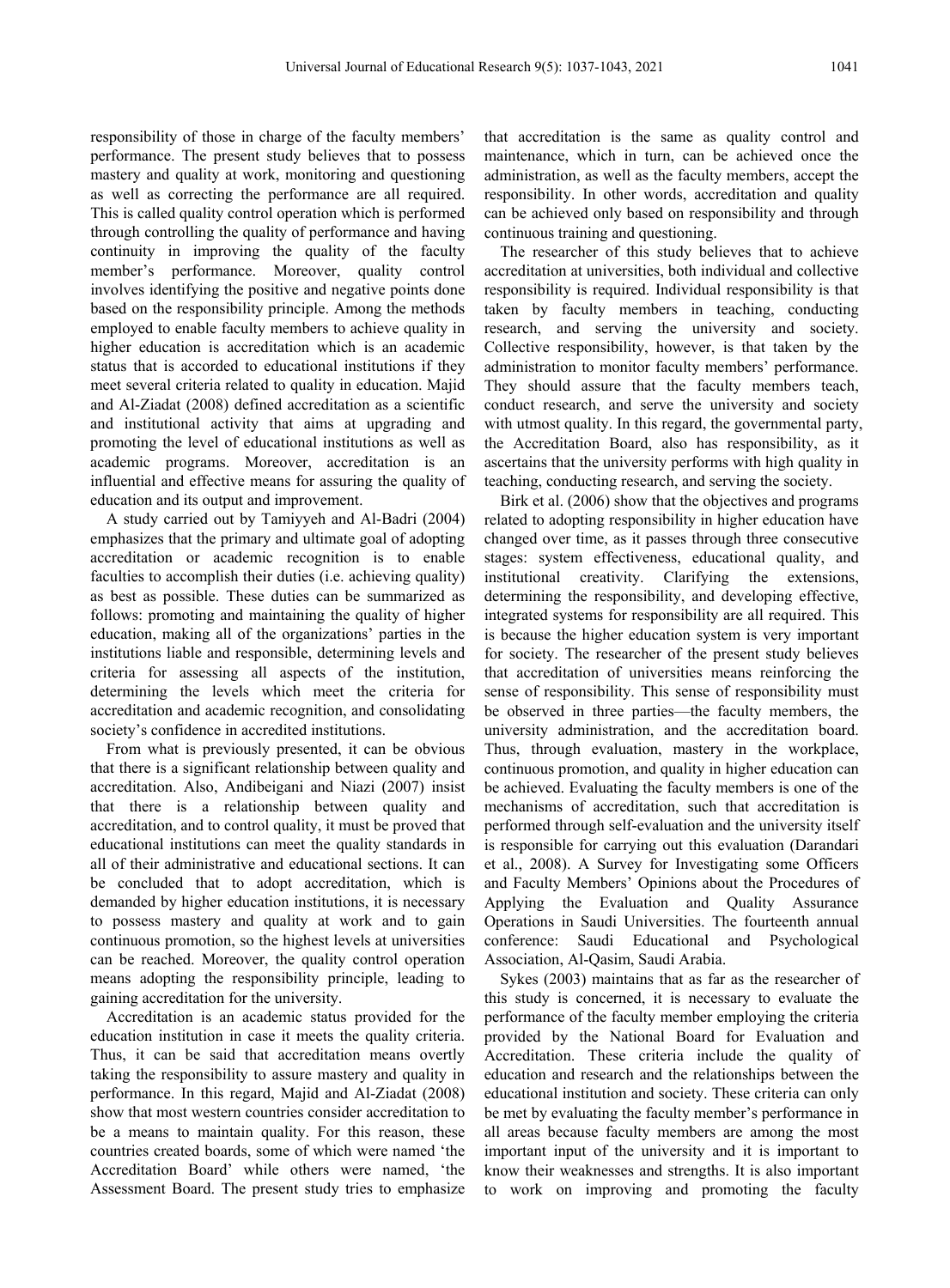member's performance in teaching, conducting research, and serving the society, so mastery and the desired quality can be achieved. The other method employed to enable faculty members to achieve quality in higher education is questioning. Adopting the responsibility principle by the faculty members of the university should be based on the questioning rule. In this case, the entity of the university can be protected. This entity is based on the principles and criteria of quality, and on the cooperation of those who are in charge of protecting the university (Darandari et al., 2008).

Therefore, adopting the responsibility principle for the faculty members according to the questioning rule can help achieve mastery in the workplace, which in turn, is the essence of the total quality. To possess this rule, continuity, justice, knowledge, power, sincerity, and competency must be present. Sincerity can only be present once the faculty member feels the burden of responsibility. Moreover, serious continuity requires one to be obligated to accomplish his given tasks. Therefore, employing the questioning rule means that those in charge of higher education and continuous education should be responsible for what they do. (Eaton, 2006).

The faculty member is to be monitored and yet is to take responsibility. The supervisors will also evaluate the faculty member's performance when accomplishing his tasks, including teaching, conducting research, and serving the communication and society. This responsibility is also deemed self-monitoring and self-responsibility. The faculty member is also accountable to God and others––students, the department director, colleagues, and the university administration. In this way, the evaluation system can be constructed based on the responsibility rule (Darandari et al., 2008).

## **3.4. The Challenges Facing the Faculty Members in Applying the Responsibility Principle to Achieve Quality**

A study carried out by Al-Dobbi (2008) suggests that not planning continuously for programs in their general meaning, lack of the effective role that teachers are to play, and the prevalence of negative phenomena resulting from inadequate preparation are among the obstacles in achieving quality in education. Also, the teacher has lost his professional as well as social status. The trained and efficient human competencies can perceive the educational objectives and the demands of their society more than other individuals. According to a study conducted by Al-Eidroos (2010), among the obstacles in evaluating the faculty members based on the responsibility principle are the following, not associating the evaluation with responsibility by those who carry out the evaluation, weakness of self-monitoring among some faculty members, lack of an evaluation framework that is based on responsibility, weakness of the mechanisms for

monitoring and questioning the evaluation procedure at university, and lack of awareness and perception of some faculty members about the fact that their work should comply with the responsibility principle.

# **4. Results**

Based on the previous discussion, it is found that faculty members have a good awareness about their clear and transparent policies based on quality and the administration's competency. Also, it is found that the university adopts all quality and accreditation indicators and the administration of the university is concerned with the improvement and promotion of the faculty members' competencies. Moreover, it is noted that this is done in such a way that is aligned with the current changes and development because education aims at preparing human competencies that can cope with the fast changes. Importantly, the faculty members at Yarmouk University can achieve quality in higher education. With the results attained in this study, the current study recommends placing emphasis on teamwork, giving equal chance to all faculty members at university, emphasizing the necessity of providing developed, up-to-date means of instruction that align the advancement of science and technology, emphasizing the importance of transparent criteria for evaluating the performance, the presence of a clear policy at university to achieve quality, being obligated to work with the intent to serve the society and community, and improving the confidence among the faculty members, encouraging thinking and personal development, using scientific criteria for evaluating researches, using a mechanism to perceive the problems related to societal demands, using criteria for assessing national and international customers' satisfaction, and coordinating faculties, local and business markets, boards, and various foundations.

# **5. Conclusions**

In a nutshell, the current study identifies the responsibility of the faculty members at Yarmouk University in achieving quality in higher education. The faculty members are regarded as pillars in building sound and systematic higher education with high quality. The area of responsibility of the faculty members in universities to achieve quality in higher education is considered one of the key issues that faculty members are required to make them come true.

## **Acknowledgment**

I am also grateful to Ajloun National University for sponsoring my scientific research papers and their